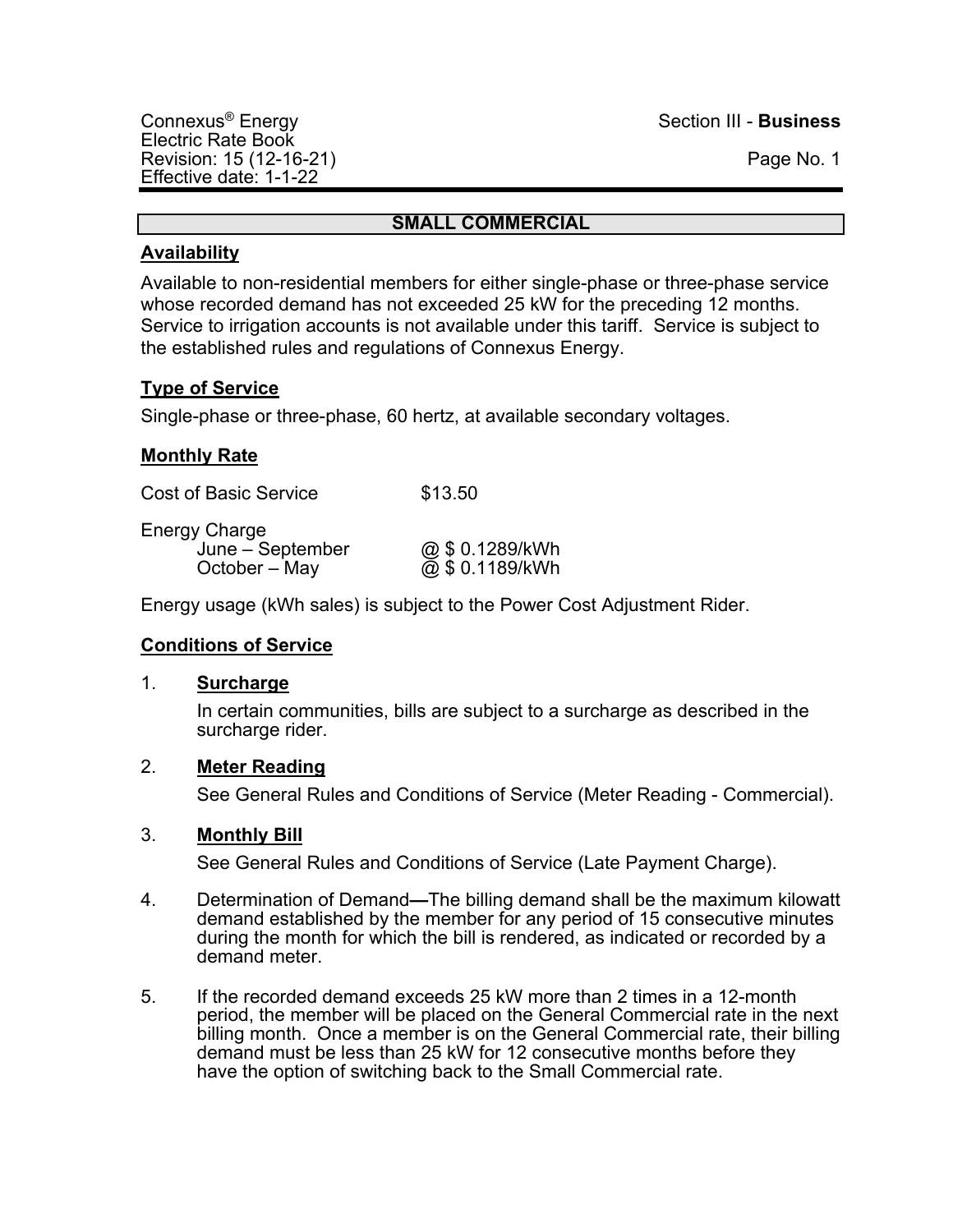## **GENERAL COMMERCIAL**

## **Availability**

Available to non-residential single-phase and three-phase members. Members requesting service under this rate schedule must remain on this rate schedule for a minimum of 12 months. Service to irrigation is not available under this tariff. Service is subject to the established rules and regulations of Connexus Energy.

## **Type of Service**

Single-phase and three-phase, 60 hertz, at available secondary voltages.

## **Monthly Rate**

| <b>Cost of Basic Service</b><br>Demand Charge               | @\$30.00                         |
|-------------------------------------------------------------|----------------------------------|
| June - September<br>October - May                           | @\$14.45/kW<br>@\$10.30/kW       |
| <b>Energy Charge</b><br>First 400 kWh/kW<br>Over 400 kWh/kW | @\$0.0646/kWh<br>@ \$ 0.0546/kWh |

Energy usage (kWh sales) is subject to the Power Cost Adjustment Rider.

## **Conditions of Service**

## 1. **Surcharge**

In certain communities, bills are subject to a surcharge as described in the Surcharge Rider.

## 2. **Meter Reading**

See General Rules and Conditions of Service (Meter Reading - Commercial).

## 3. **Monthly Bill**

See General Rules and Conditions of Service (Late Payment Charge).

## 4. **Determination of Billing Demand**

The billing demand shall be the maximum kilowatt demand (subject to power factor adjustment) established by the member for any period of 15 consecutive minutes during the month for which the bill is rendered, as indicated or recorded by a demand meter. But in no month shall the billing demand be greater than the value in kW determined by dividing the kWh sales for the billing month by (24 hours x 0.1 load factor x days in billing month.)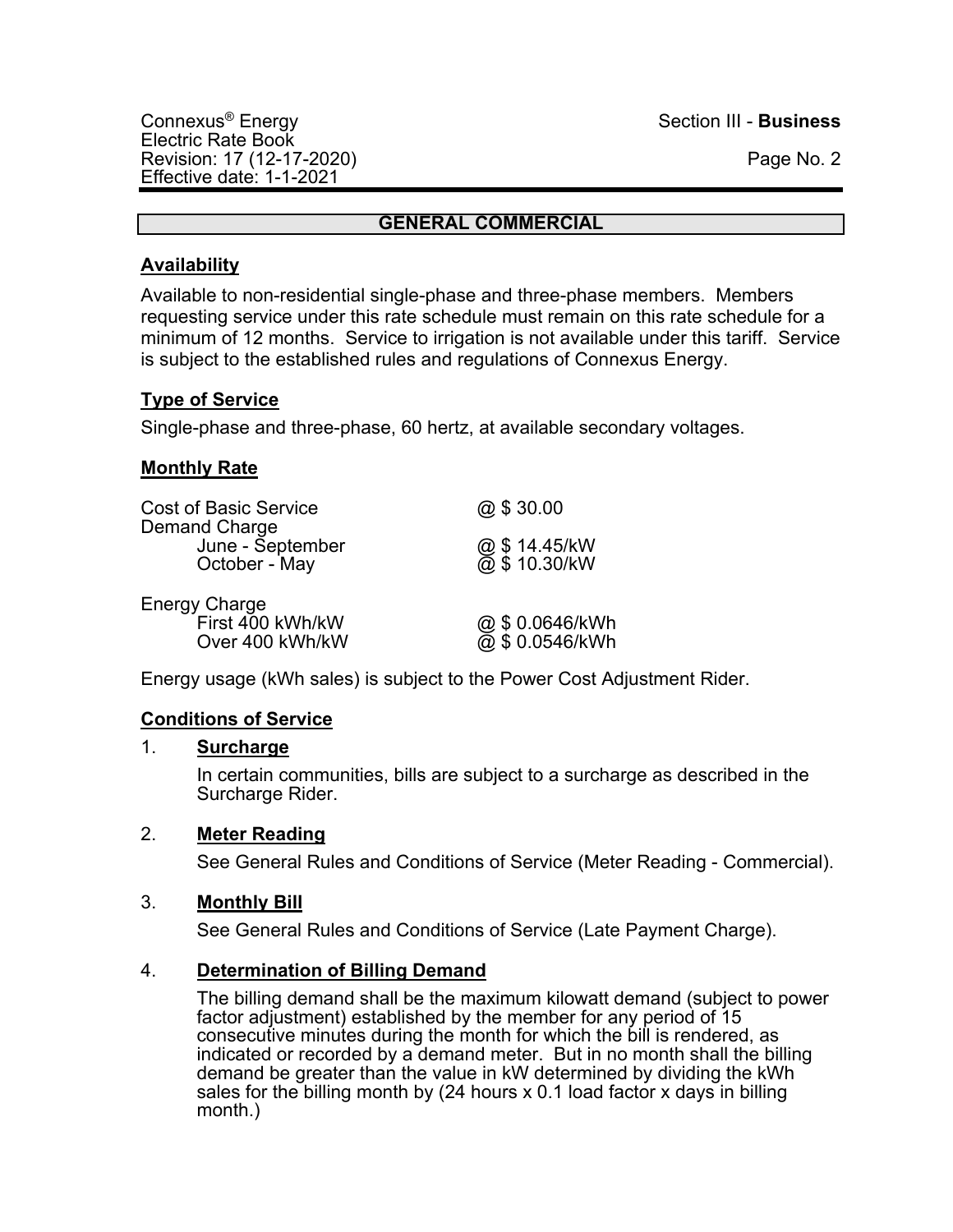# Section III - Business **GENERAL COMMERCIAL**

Page No. 2.2

### 5. **Power Factor Adjustment**

The member agrees to maintain as near unity power factor as practicable. Connexus Energy reserves the right to measure such power factor at any time. Should such measurements indicate that the average power factor is less than 90%, the demand for billing purposes shall be the demand as recorded by the demand meter multiplied by 90%) and divided by the percent power factor.

The average power factor shall be determined by dividing the kilowatt hours (kWh) used during the month by the square root of the sum of the squares of the kilowatt hours used and the lagging kilovolt-ampere hours reactive (kVARH) supplied during the month.

## 6. **Primary Voltage Service**

Member-owned transformer:

• The member shall receive a monthly credit of \$0.15/kVA times the transformer size in kVA.

Primary metering:

- A 1% transformer loss adjustment shall apply to the bill.
- Connexus Energy reserves the right to charge the member the incremental cost for primary metering equipment over conventional secondary metering.

## 7. **Minimum Monthly Charge**

The minimum monthly charge shall be \$1.00 per kVA of capacity requested by the member. Where it is necessary to extend or reinforce existing distribution facilities, the minimum monthly charge may be increased to assure adequate compensation for the added facilities.

#### 8. **Minimum Annual Charge for Seasonal Service**

Members requiring service only during certain seasons not exceeding 9 months per year must guarantee a minimum annual payment of 12 times the minimum monthly charge.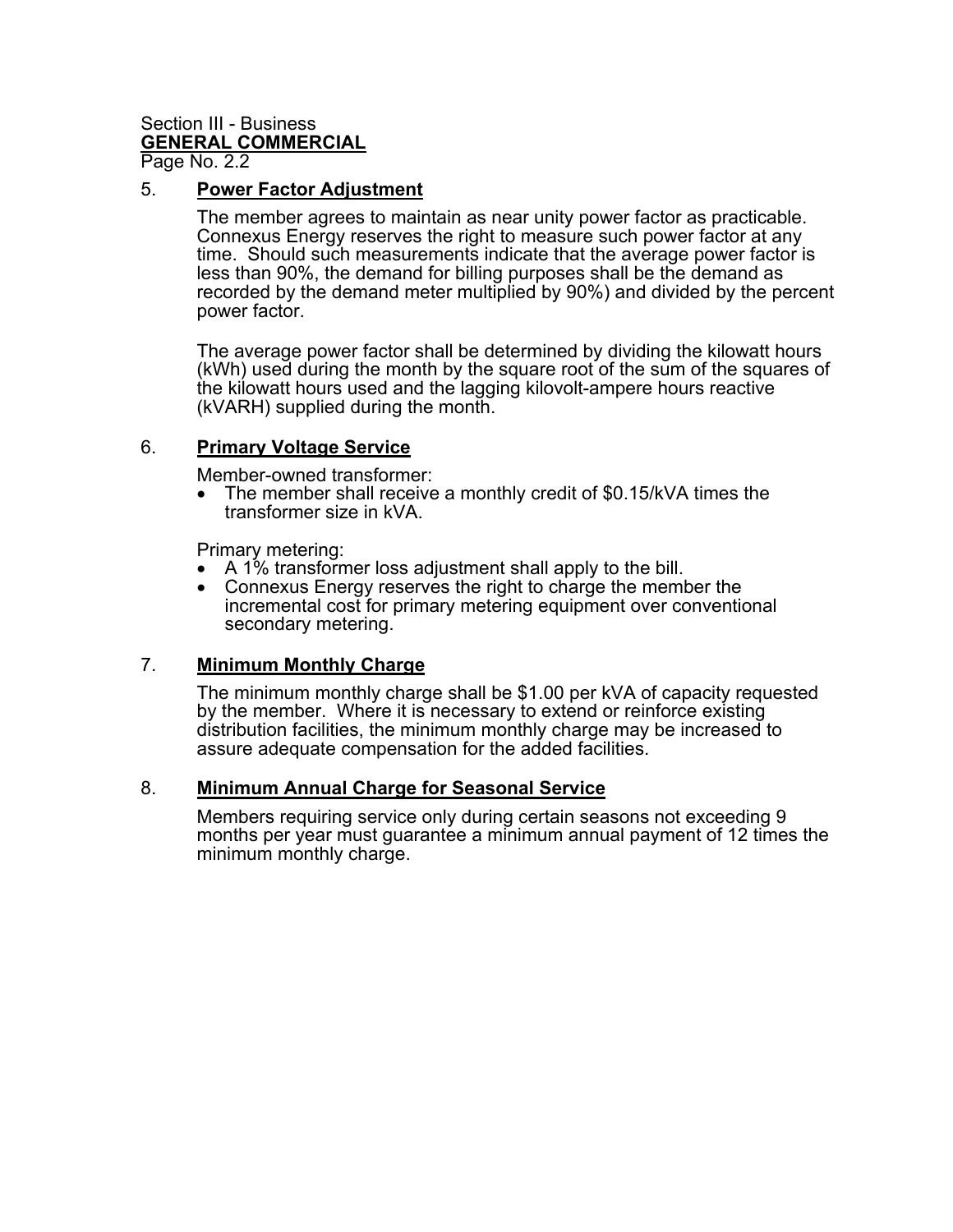## **OFF-PEAK GENERAL COMMERCIAL SERVICE RIDER**

## **Availability**

This rider will be applicable upon request as a modification of the General Commercial Rate when off-peak usage exists. If a member selects billing under this off-peak service rider, he/she must remain on it for a minimum of 12 months.

## **Definitions**

- A. On-peak usage is defined as power requirements occurring between the hours of 4:00 p.m. and 10:00 p.m. on any weekday.
- B. Off-peak usage is defined, as all power requirements not included in (A) above.

The definition of on-peak and off-peak period is subject to change with changes in Connexus Energy's system operating characteristics.

### **Determination of Billing Demand**

Billing demand as modified by this rider shall be the higher of:

- A. Seventy percent (70%) of the highest off-peak demand occurring in the current month as adjusted for power factor in accordance with the General Commercial tariff.
- B. One hundred fifteen percent (115%) of the highest on-peak demand occurring in the current month as adjusted for power factor in accordance with the General Commercial tariff.

## **Metering**

The monthly fixed charge shall be \$35.00 to cover the cost of special metering equipment.

## **Surcharge**

In certain communities, bills are subject to a surcharge as described in the Surcharge Rider.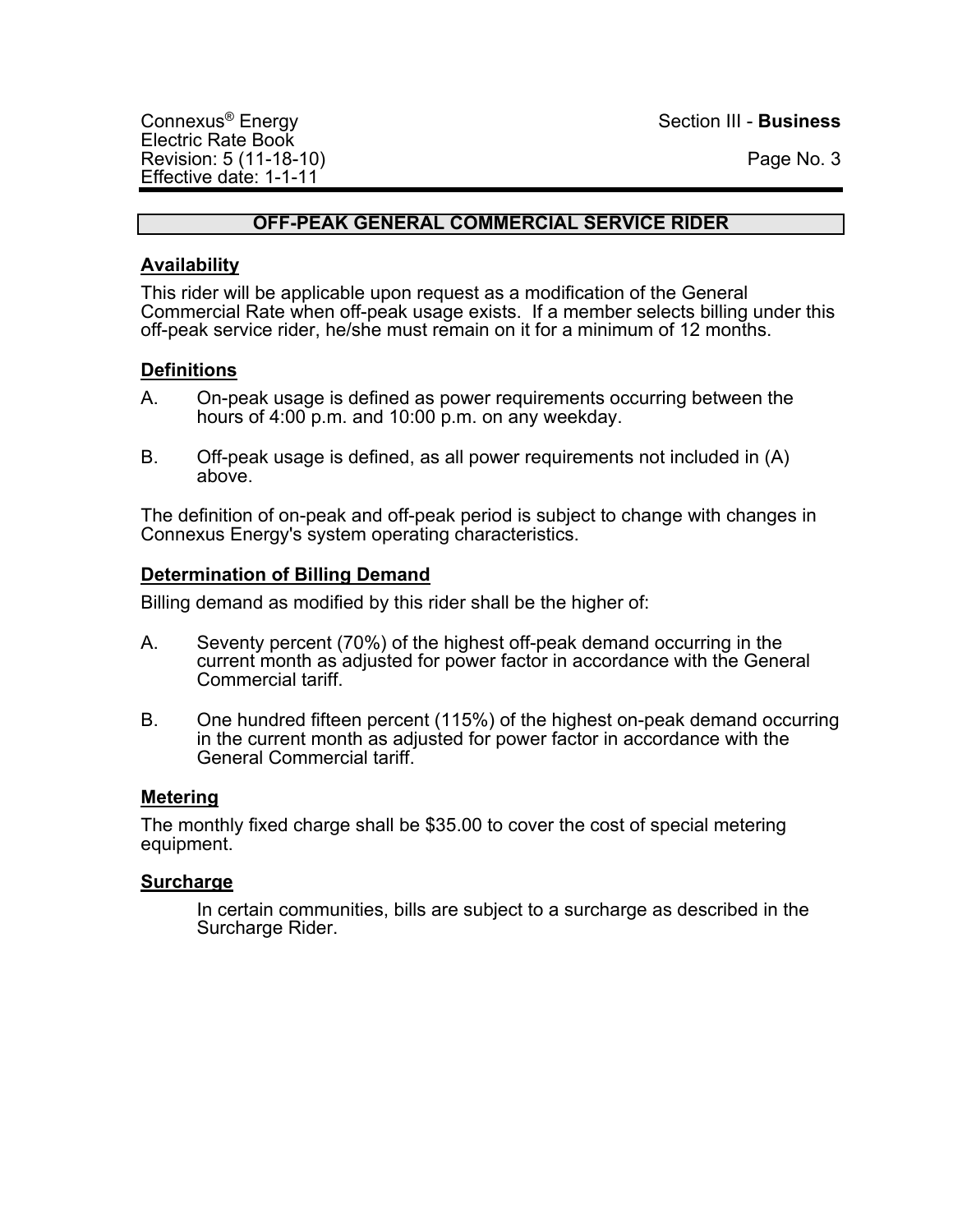## **GENERAL COMMERCIAL HEAT PUMP - CLOSED**

## **Availability**

Two types of ground-source heat pump rates are available:

Whole Building Heat Pump Rate

- Schools and houses of worship with a ground-source heat pump as the primary heating and cooling source can purchase all their electricity under an energy-only rate. One meter is used to measure the combined load of the heat pump and other building load. Members will be qualified on a case-bycase basis. Members must agree to use Connexus Energy's service for all building heating and cooling under the terms and conditions of a member agreement.
- Any member with ground-source heat pumps that received service under a Whole Building Heat Pump Rate prior to July 1, 2001, may continue to be served under a Whole Building Heat Pump rate.

#### Separately Metered Heat Pump Rate

Commercial and industrial members with ground-source heat pump installations capable of providing whole building space conditioning can purchase electricity for their heat pumps under an energy-only rate. A separate meter is used to determine the load of heat pumps. Electric usage for the remainder of the building would be metered and priced using the appropriate rate (i.e., General Commercial).

## **Monthly Rate**

| Whole Building Heat Pump Rate |                |
|-------------------------------|----------------|
| Cost of Monthly service       | \$30.00        |
| <b>Energy Charge</b>          | @ \$ 0.088/kWh |

Energy usage (kWh sales) is subject to the Power Cost Adjustment Rider.

| Separately Metered Heat Pump Rate |                 |
|-----------------------------------|-----------------|
| <b>Cost of Monthly Service</b>    | \$30.00         |
| Energy Charge                     | @ \$ 0.0775/kWh |

Energy usage (kWh sales) is subject to the Power Cost Adjustment Rider.

## **Type of Service**

Single phase and three phase, 60 hertz, at available secondary voltage.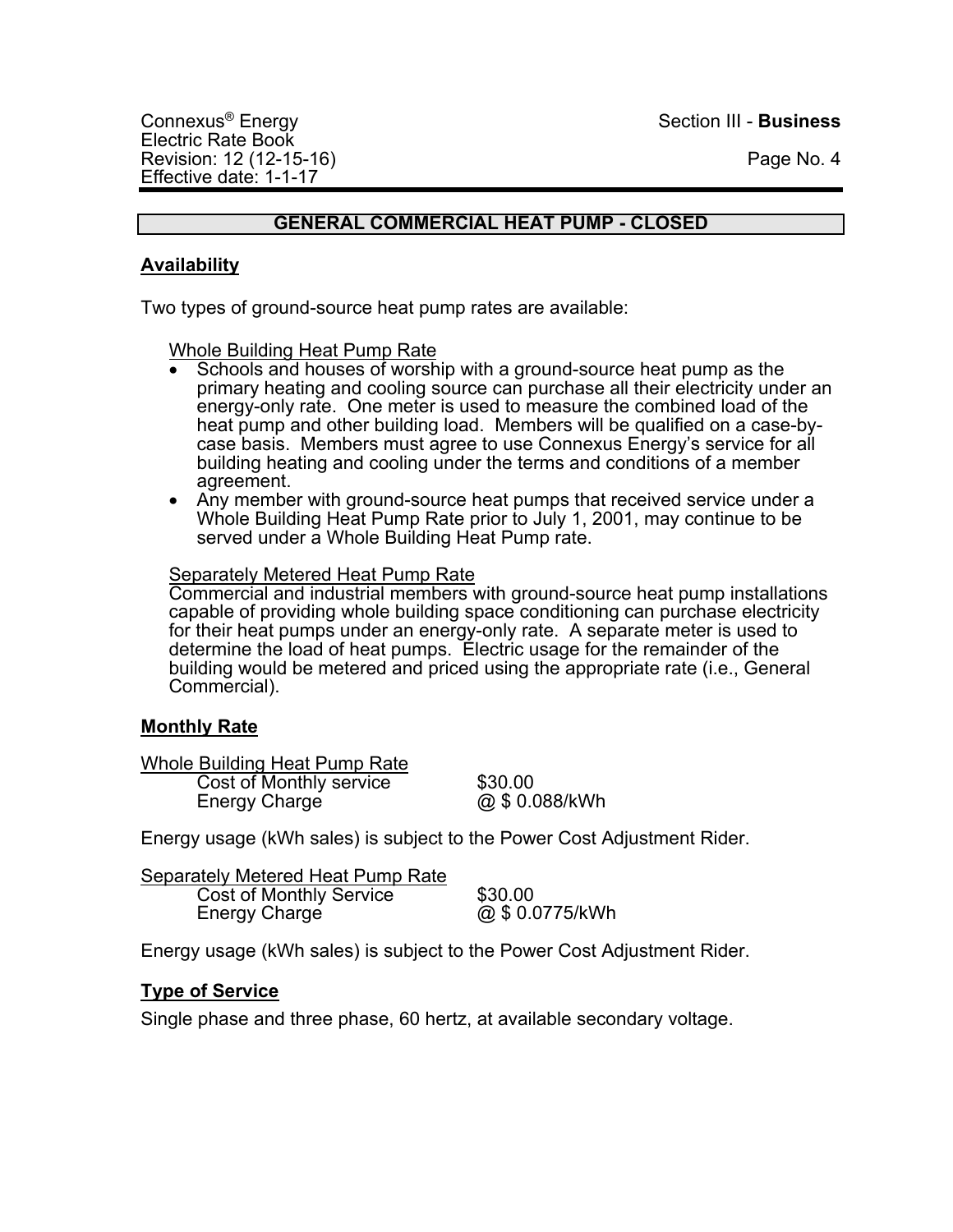Section III – Business **General Commercial Heat Pump - Closed** Page 4.2

### **Conditions of Service**

1. Service under this schedule is subject to the established rules and regulations of Connexus Energy.

## 2. **Surcharge**

In certain communities, bills are subject to a surcharge as described in the Surcharge Rider.

## 3. **Meter Reading**

See General Rules and Conditions of Service (Meter Reading - Commercial).

## 4. **Monthly Bill**

- 5. Geothermal heating must be the primary heating and cooling source for the entire facility receiving this rate.
- 6. The member shall enter into a member agreement with Connexus Energy.
- 7. This rate is available only while geothermal heat pumps are the primary heating and cooling system for member's facility. If member removes any or all heat pumps, Connexus Energy's commercial rates will apply.
- 8. The Separately Metered Heat Pump Rate requires all the heat pumps to be on a separate service or a Connexus Energy approved sub-panel for metering purposes.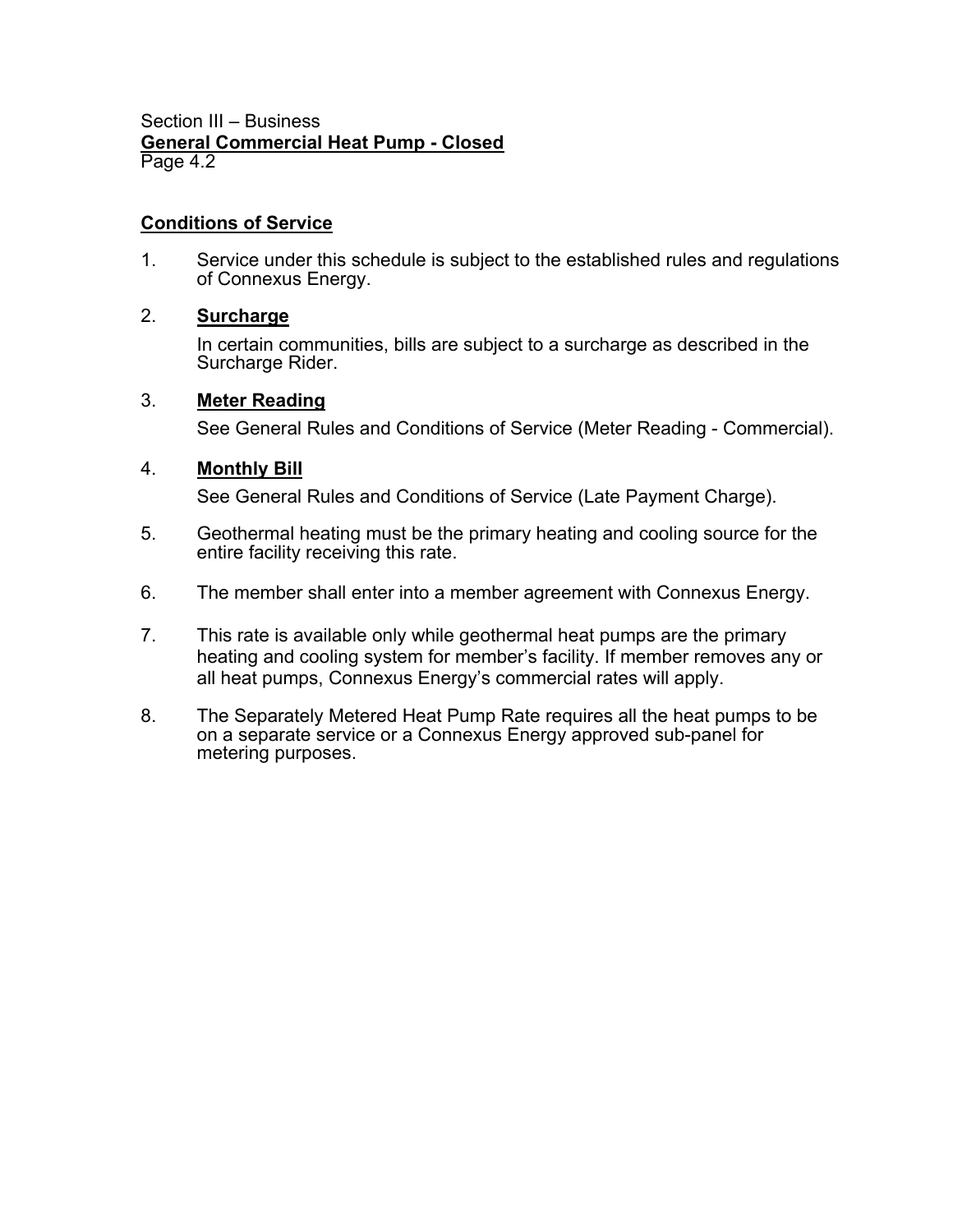## **GENERAL COMMERCIAL PEAK PERIOD RATE**

## **Description**

This rate is designed to offer savings to members who can control or reduce their electric usage during peak periods. Load reduction with this tariff is not mandatory. Savings will depend on the member's ability to reduce or avoid usage during the Connexus Energy monthly peak.

## **Availability**

Available to non-residential single-phase and three-phase members. A member must remain on this rate for a minimum of 1 year. This rate is not available to: 1) members using the Distributed Generation Credit Rider or 2) service to irrigation.

Service is subject to the established rules and regulations of Connexus Energy.

## **Type of Service**

Single-phase and three-phase, 60 hertz, at available primary and secondary voltages.

## **Monthly Rate**

| Cost of Basic Service (per service)                                     |                                                         | @ \$60.00/month*                                                |
|-------------------------------------------------------------------------|---------------------------------------------------------|-----------------------------------------------------------------|
| <b>Maximum Demand Charge</b>                                            |                                                         | @ \$ 2.80/kW                                                    |
| Peak Period Demand Charges:<br>March - May usage<br>June - August usage | December - February usage<br>September - November usage | @ \$ 20.36/kW<br>@ \$ 14.36/kW<br>@ \$ 26.36/kW<br>@ \$14.36/kW |
| <b>Energy Charge</b>                                                    |                                                         | @ \$ 0.0515/kWh                                                 |

Energy usage (kWh sales) is subject to the Power Cost Adjustment Rider.

## **Conditions of Service**

#### 1. **Surcharge**

In certain communities, bills are subject to a surcharge as described in the Surcharge Rider.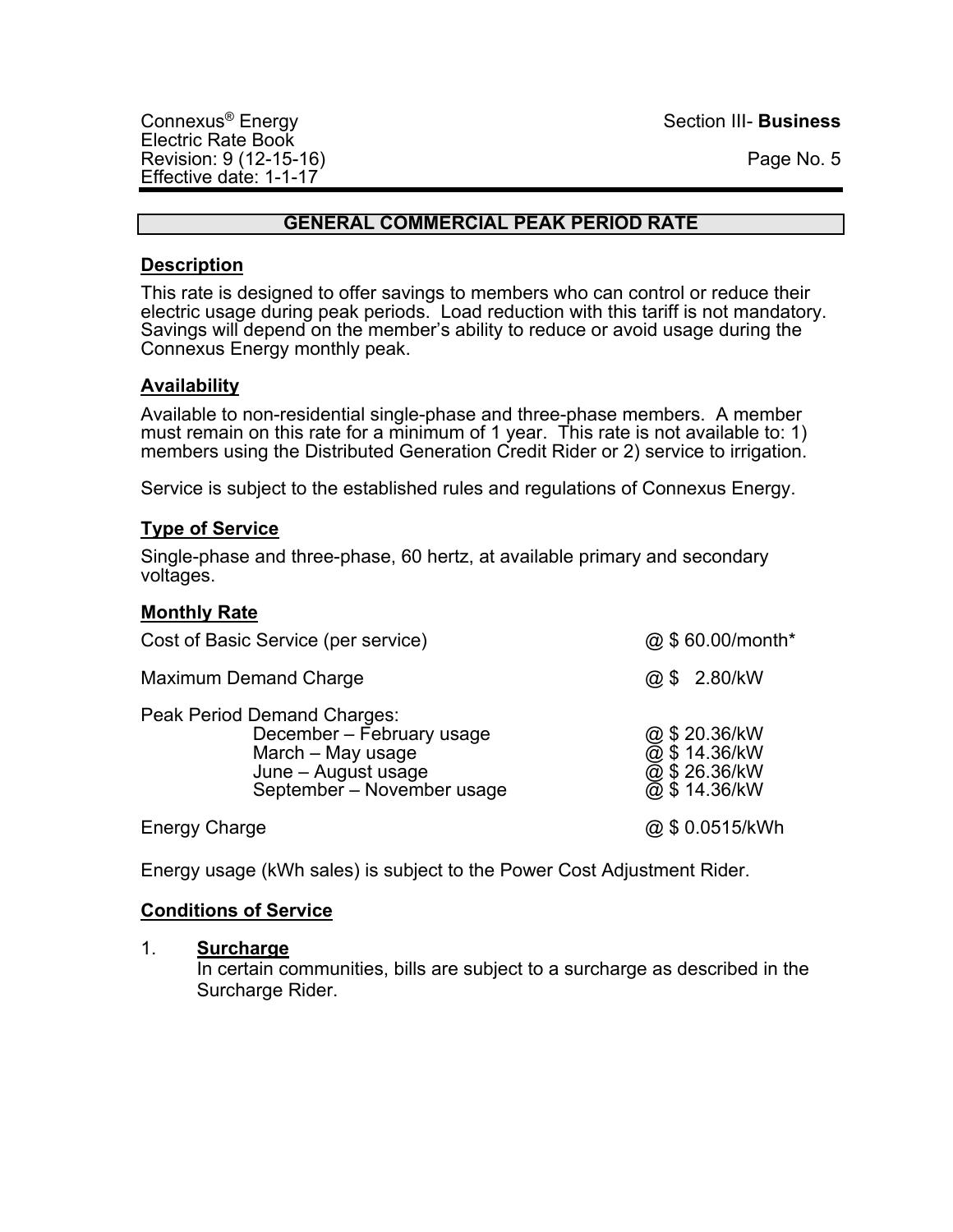#### Section III – Business **GENERAL COMMERCIAL PEAK PERIOD RATE** Page No. 5.2

2. **Meter Reading**

Meters will be read remotely on the first day of each month. Member must provide telephone communication to the meter in order to be on this rate.

## 3. **Monthly Bill**

See General Conditions of Service (Late Fee).

## 4. **Definition of Demands**

The peak period demand shall be the equal to the 1-hour integrated maximum kilowatt demand at the time of Connexus Energy's monthly coincident peak demand.

The maximum demand shall be the maximum kilowatt demand (subject to power factor adjustment) established by the member for any period of 15 consecutive minutes during the month for which the bill is rendered, as indicated or recorded by a demand meter.

## 5. **Power Factor Adjustment**

The member agrees to maintain as near unity power factor as practicable. Connexus Energy reserves the right to measure such power factor at any time. Should such measurements indicate that the average power factor is less than 90%, the demand for billing purposes shall be the demand as recorded by the demand meter multiplied by 90% and divided by the percent power factor.

The average power factor shall be determined by dividing the kilowatt-hours (kWh) used during the month by the square root of the sum of the squares of the kilowatt-hours used and the lagging kilovolt-ampere hours reactive (kVARH) supplied during the month.

## 6. **Primary Voltage Service**

Member-owned transformer:

• The member shall receive a monthly credit of \$0.15/kVA times the transformer size in kVA.

Primary metering:

- A 1% transformer loss adjustment shall apply to the bill.
- Connexus Energy reserves the right to charge the member the incremental cost for primary metering equipment over conventional secondary metering.

## 7. **Minimum Monthly Charge**

The minimum monthly charge shall be \$1.00 per kVA of capacity requested by the member.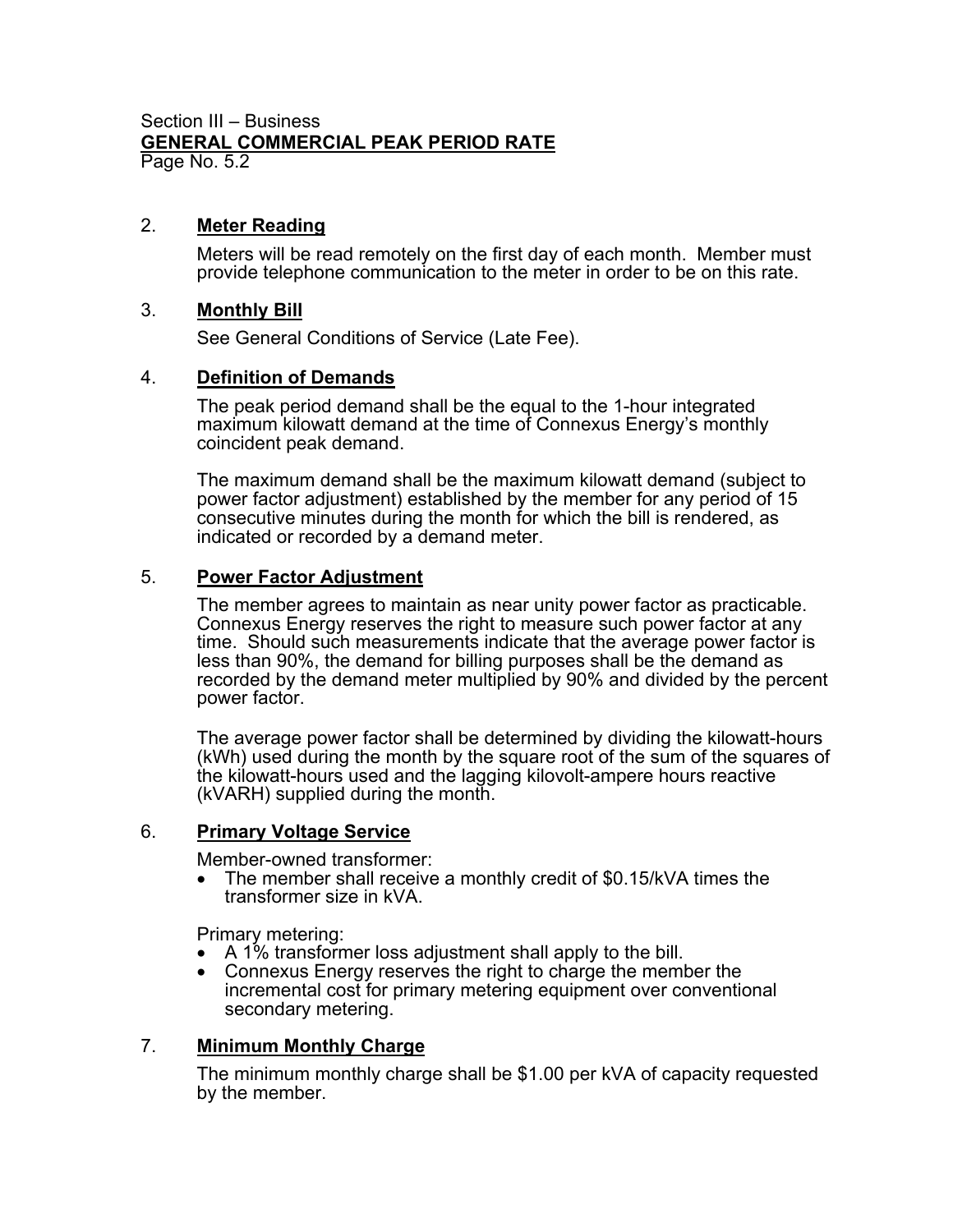#### Section III – Business **GENERAL COMMERCIAL PEAK PERIOD RATE** Page No. 5.3

## 8. **Estimated Bills**

In the event current and actual meter readings are not available when the monthly bill is to be printed, estimates will be made of the energy, and/or demand components. When an estimated bill is necessary, these estimates will be based on the billing history at that location.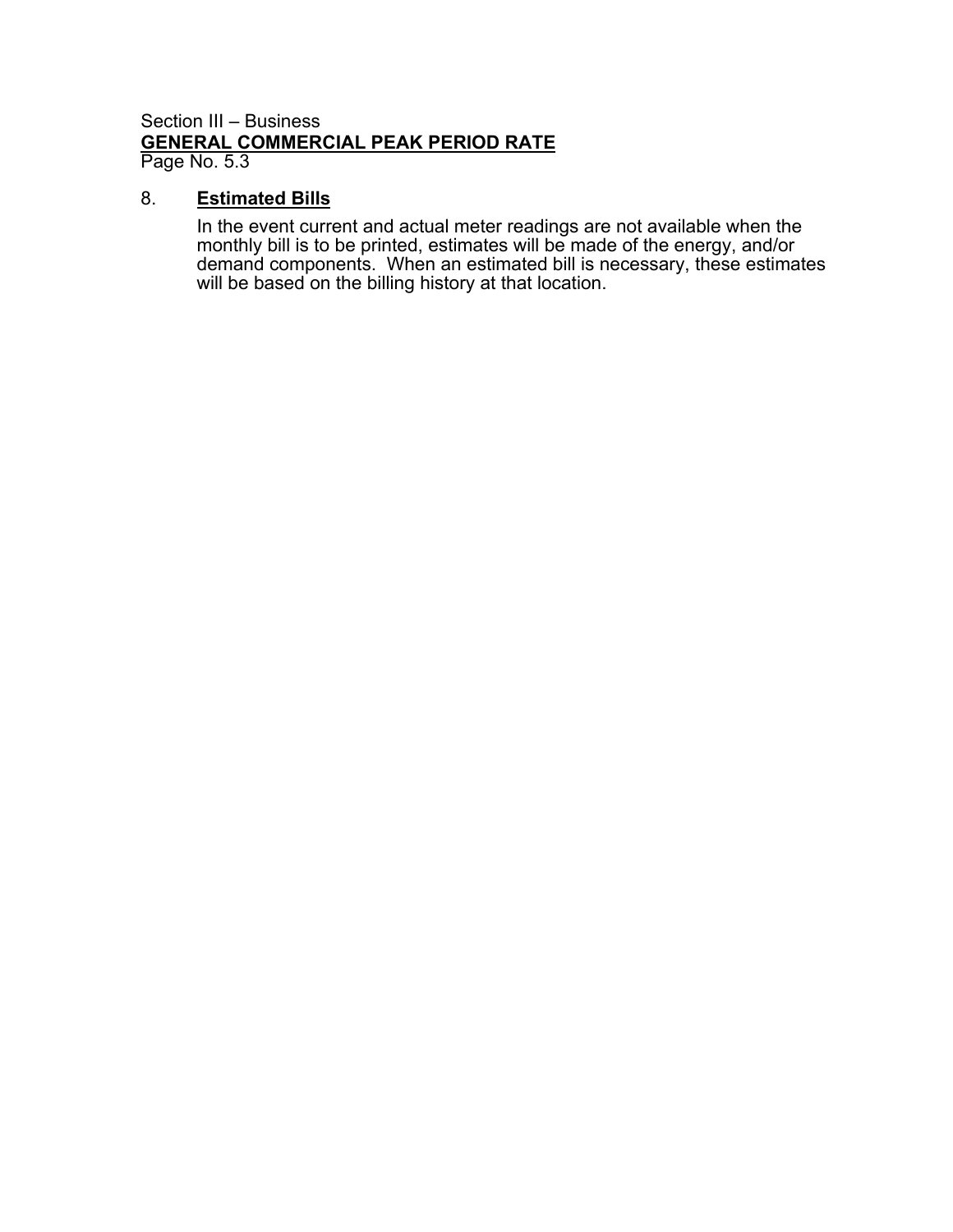## **CONTROLLED IRRIGATION**

## **Description**

This rate is designed to offer significant savings to irrigators who can control or reduce their load during peak periods. The load control is not mandatory**—**if irrigation is needed in a particular billing month, it is allowed under this rate. However, there would be no savings for that month.

## **Availability**

Available for farm, golf course and landscape irrigation, and de-watering pumps.

## **Type of Service**

Single-phase and three-phase, 60 hertz, at available secondary voltages.

## **Monthly Rate**

| <b>Cost of Basic Service</b>                                                                                             | @ \$120.00/month (6 months)                                       |  |
|--------------------------------------------------------------------------------------------------------------------------|-------------------------------------------------------------------|--|
| <b>Maximum Demand Charge</b>                                                                                             | 7.85/kW month<br>$\omega$ \$                                      |  |
| Peak Period Demand Charge:<br>Summer (June - August usage)<br>Winter (December - February usage)<br>Other (Other months) | @ \$ 26.36/kW/month<br>@ \$ 20.36/kW/month<br>@ \$ 14.36/kW/month |  |
| <b>Energy Charge</b>                                                                                                     | 0.085/kWh                                                         |  |

Energy usage (kWh sales) is subject to the Power Cost Adjustment Rider.

## **Determination of Billing Demand**

- 1. Peak Period The peak period demand shall be the maximum kilowatt demand established by the member for any period of 15 consecutive minutes recorded during a control period in the month for which the bill is rendered, as indicated or recorded by a demand meter. But in no month shall the maximum demand be greater than the value in kW determined by dividing the kWh sales for the billing month by 24 hours x 0.1 load factor x days in billing month. The purpose of the peak period demand is to collect revenues to pay for wholesale demand charges.
- 2. Maximum Demand The maximum demand shall be the maximum kilowatt demand (subject to power factor adjustment) established by the member for 15 consecutive minutes during the month for which the bill is rendered as indicated or recorded by a demand meter. But in no month shall the maximum demand be greater than the value in kW determined by dividing the kWh sales for the billing month by 24 hours x 0.1 load factor x days in billing month. The purpose of the maximum demand is to collect revenue to pay for the cost of owning, operating, and maintaining the electric distribution infrastructure.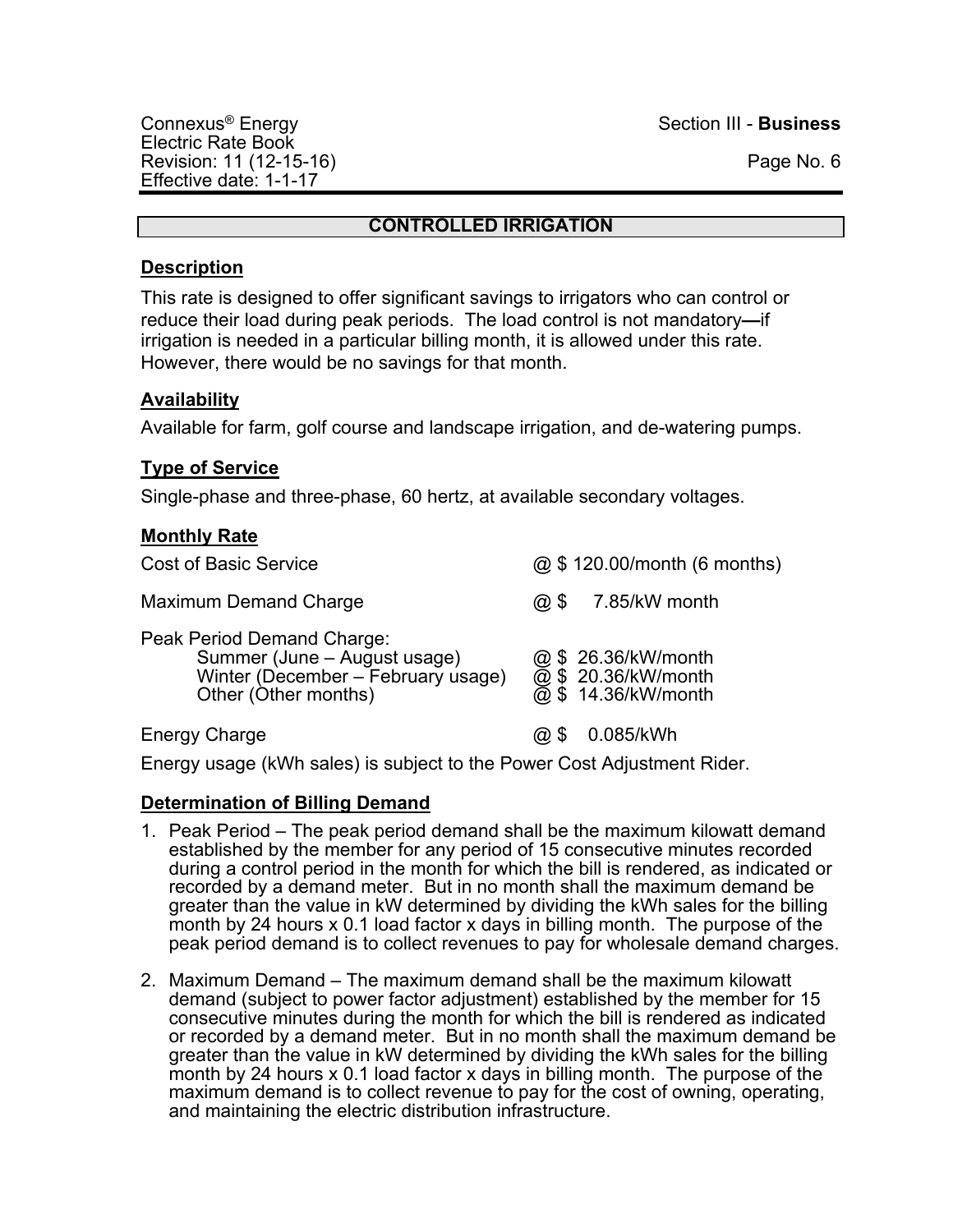Section III - Business **Controlled Irrigation** Page No. 6.2

### **Billing Month**

The billing month refers to the month long period from when one bill was tendered to the next. The billing month may not coincide with a calendar month.

#### **Billing**

Six bills will be issued each year. The first bill will be issued in May which would cover usage in April. The last bill will be issued in October for September usage.

The Cost of Basic Service will be charged for each of these 6 months regardless of the amount of usage at that service.

#### **Meter Reading**

Meters will not be read during the November through March timeframe under the assumption that there will be no usage during this period. Any energy consumption used during this period will be included in the May bill.

If there is significant usage on the account during this period, Connexus Energy reserves the right to either issue additional monthly bills during this period or to place the account on another rate schedule as appropriate.

#### **Minimum Monthly Bill**

The minimum monthly bill shall not be less than the basic service charge or a minimum calculated by Connexus Energy on investment in facilities necessary to provide the required capacity.

## **Control Period**

The control period for which the load should be interrupted shall be limited to once per day for up to approximately 4 hours. Days in which control periods typically occur are: 1) periods of peak energy usage during hot weather, and 2) system emergencies.

## **Load Control Device**

Connexus Energy will provide, at no cost, one load control radio receiver for each account. It is the member's responsibility to wire the control device to his equipment.

#### **Minimum Connection Period**

The member will remain connected for a minimum of 1 year or until the account is transferred. If a member has been disconnected for a period of less than 1 year and wished to have the service reconnected, the member shall pay the cost of basic service for the period the service was disconnected, plus the regular cost for reconnection.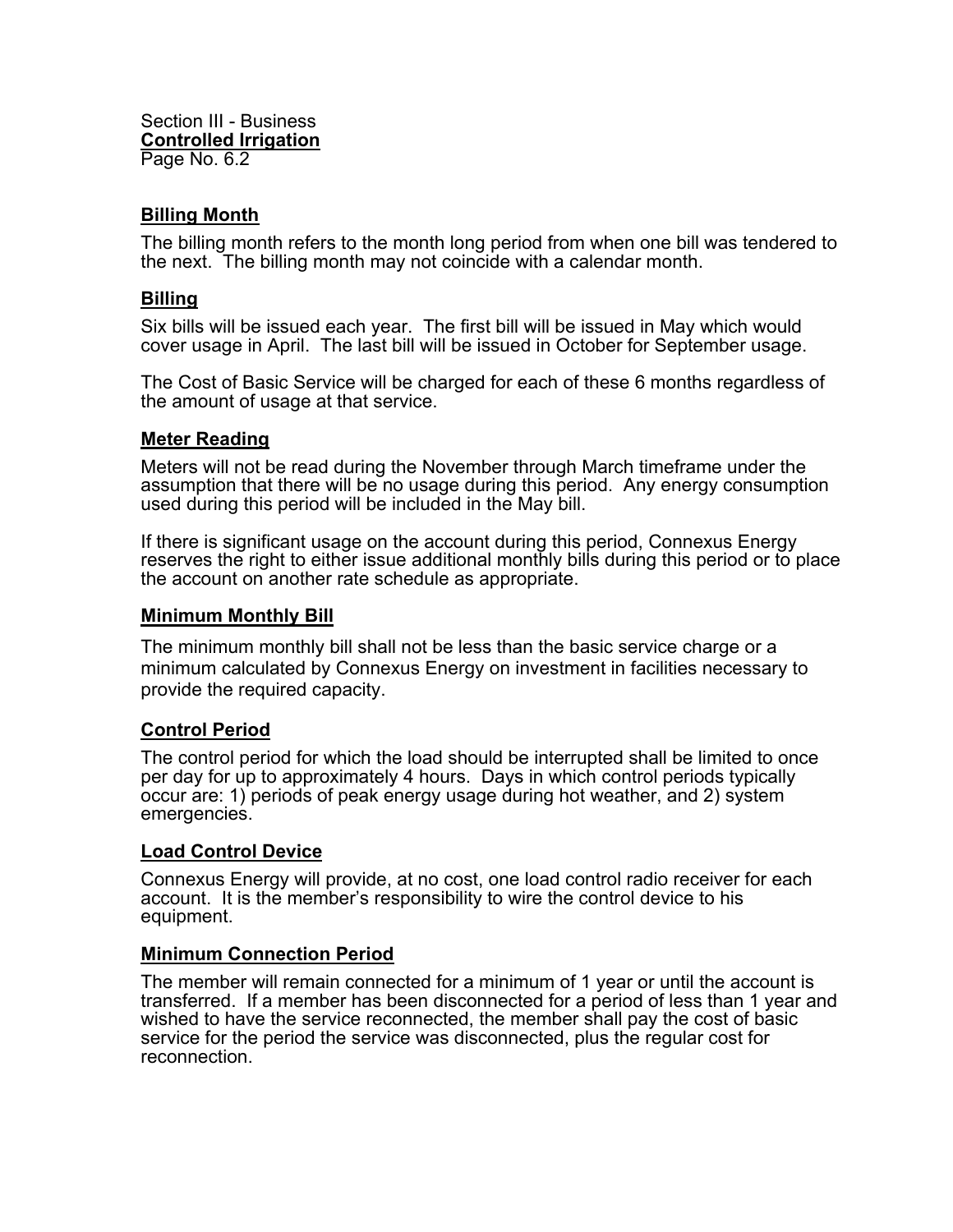Section III - Business **Controlled Irrigation** Page No. 6.3

## **Conditions of Service**

1. Service is subject to the established rules and regulations of Connexus Energy.

#### 2. **Surcharge**

In certain communities, bills are subject to a surcharge as described in the Surcharge Rider.

#### 3. **Meter Reading**

See General Rules and Conditions of Service (Meter Reading - Commercial).

#### 4. **Monthly Bill**

See General Rules and Conditions of Service (Late Payment Charge).

## 5. **Liability**

Connexus Energy shall not be responsible for damage or lost production caused by any electric interruption as a result of being on this controlled rate.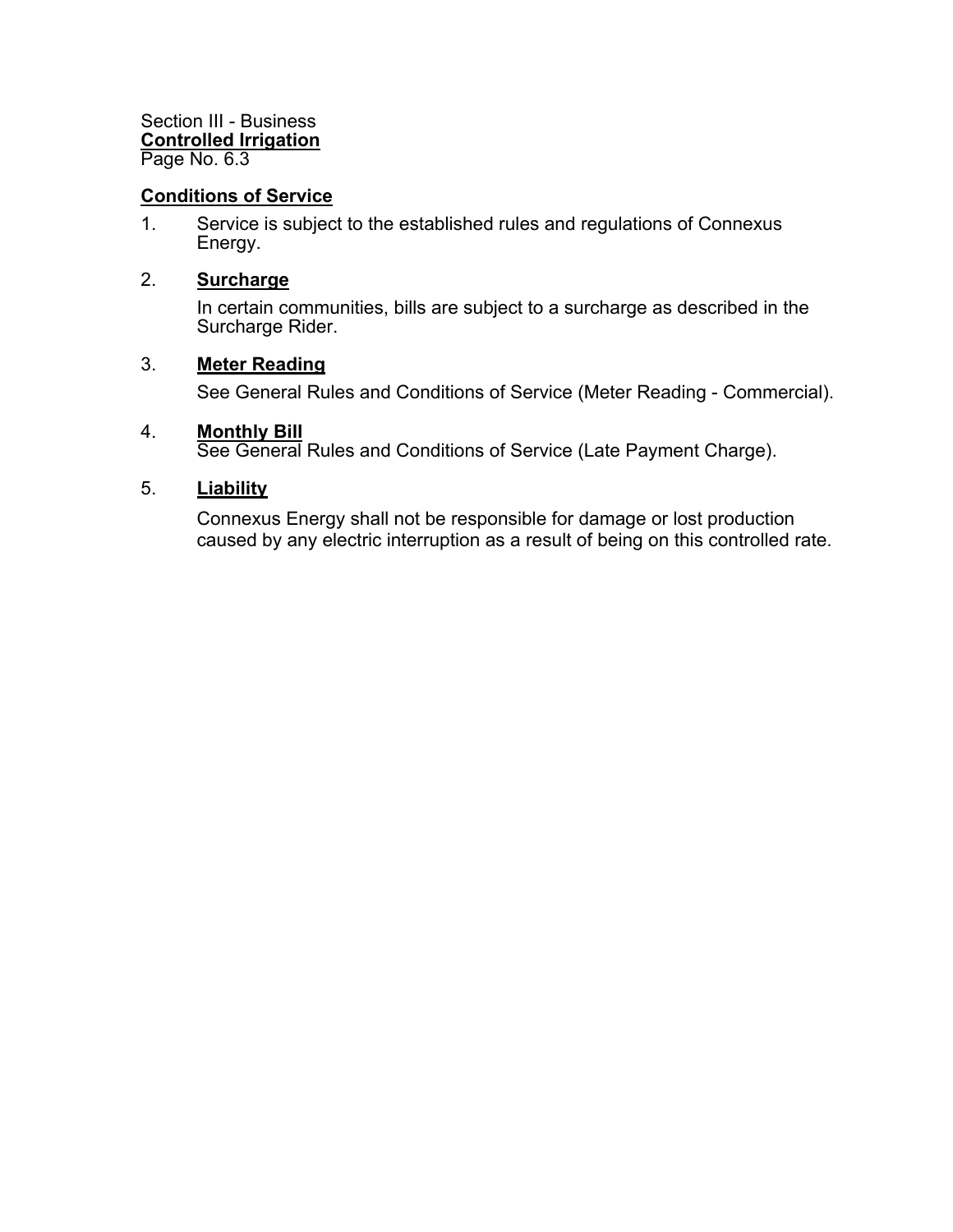## **UNCONTROLLED IRRIGATION**

## **Description**

This rate is designed for irrigation that requires firm service (i.e., no interruptions due to load control).

## **Availability**

Available for farm, golf course and landscape irrigation, and de-watering pumps.

## **Type of Service**

Single-phase and three-phase, 60 hertz, at available secondary voltages.

## **Monthly Rate**

| Rate Component               |                          |
|------------------------------|--------------------------|
| <b>Cost of Basic Service</b> | \$60.00/month (6 months) |
| Demand charge                |                          |
| June - September usage       | \$23.50/kW               |
| October - May usage          | \$13.25/kW               |
| <b>Energy Charge</b>         | \$ 0.067/kWh             |

Energy usage (kWh sales) is subject to the Power Cost Adjustment Rider.

## **Determination of Billing Demand**

The billing demand shall be the maximum kilowatt demand (subject to power factor adjustment) established by the member for any period of 15 consecutive minutes during the month for which the bill is rendered as indicated or recorded by a demand meter. But in no month shall the billing demand be greater than the value in kW determined by dividing the kWh sales for the billing month by 24 hours x 0.1 load factor x days in billing month.

## **Billing Month**

The billing month refers to the month long period from when one bill was tendered to the next. The billing month may not coincide with a calendar month.

## **Billing**

Six bills will be issued each year. The first bill will be issued in May which would cover usage in April. The last bill will be issued in October for September usage.

The Cost of Basic Service will be charged for each of these 6 months regardless of the amount of usage at that service.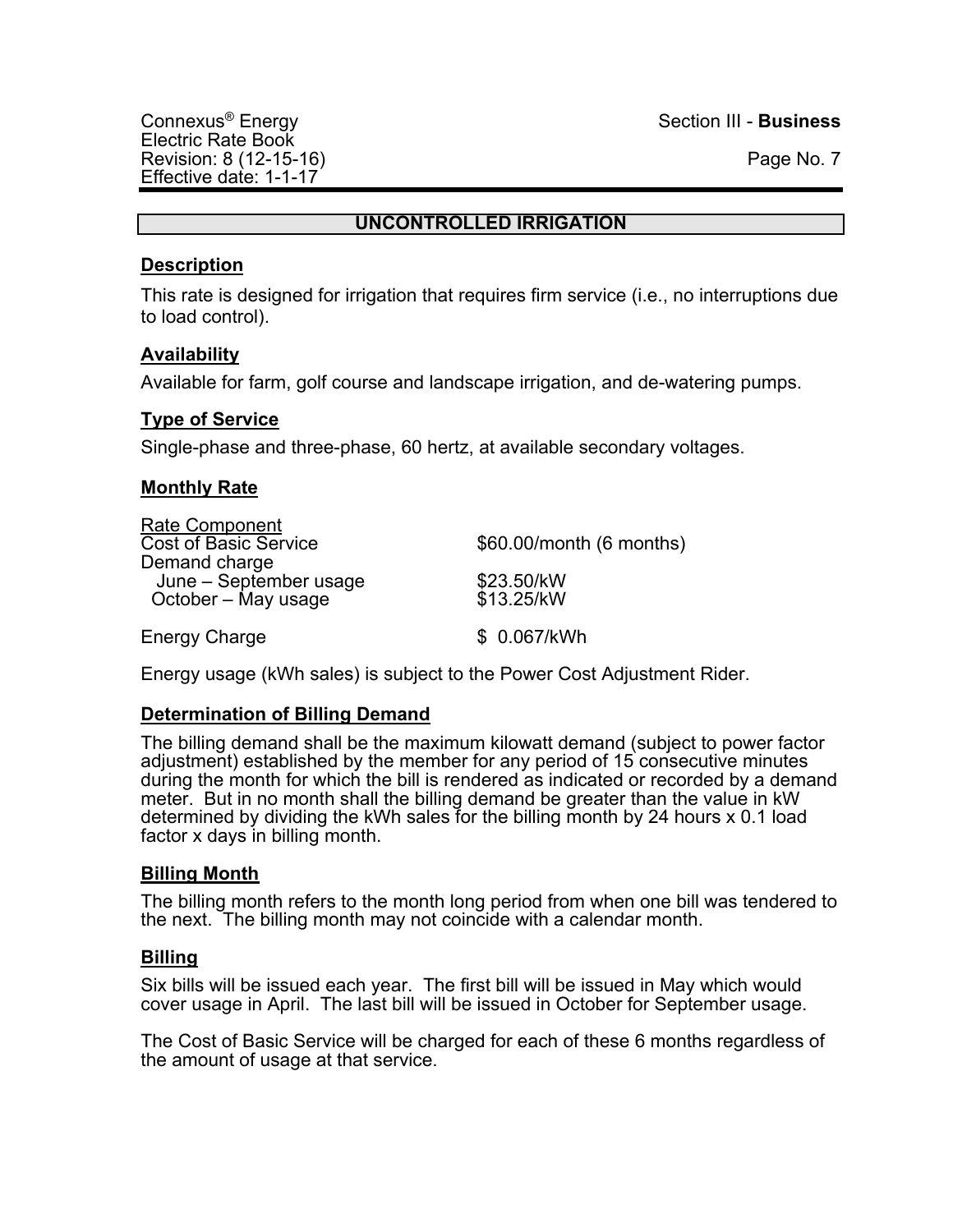Section III – Business **Uncontrolled Irrigation** Page No. 7.2

### **Meter Reading**

Meters will not be read during the November through March time frame under the assumption that there will be no usage during this period. Any energy consumption used during this period will be included in the May bill.

If there is significant usage on the account during this period, Connexus Energy reserves the right to either issue additional monthly bills during this period or to place the account on another rate schedule as appropriate.

#### **Minimum Monthly Bill**

The minimum monthly bill shall not be less than the basic service charge or a minimum calculated by Connexus Energy on investment in facilities necessary to provide the required capacity.

#### **Conditions of Service**

1. Service is subject to the established rules and regulations of Connexus Energy.

#### 2. **Surcharge**

In certain communities, bills are subject to a surcharge as described in the Surcharge Rider.

#### 3. **Meter Reading**

See General Rules and Conditions of Service (Meter Reading - Commercial).

#### 4. **Monthly Bill**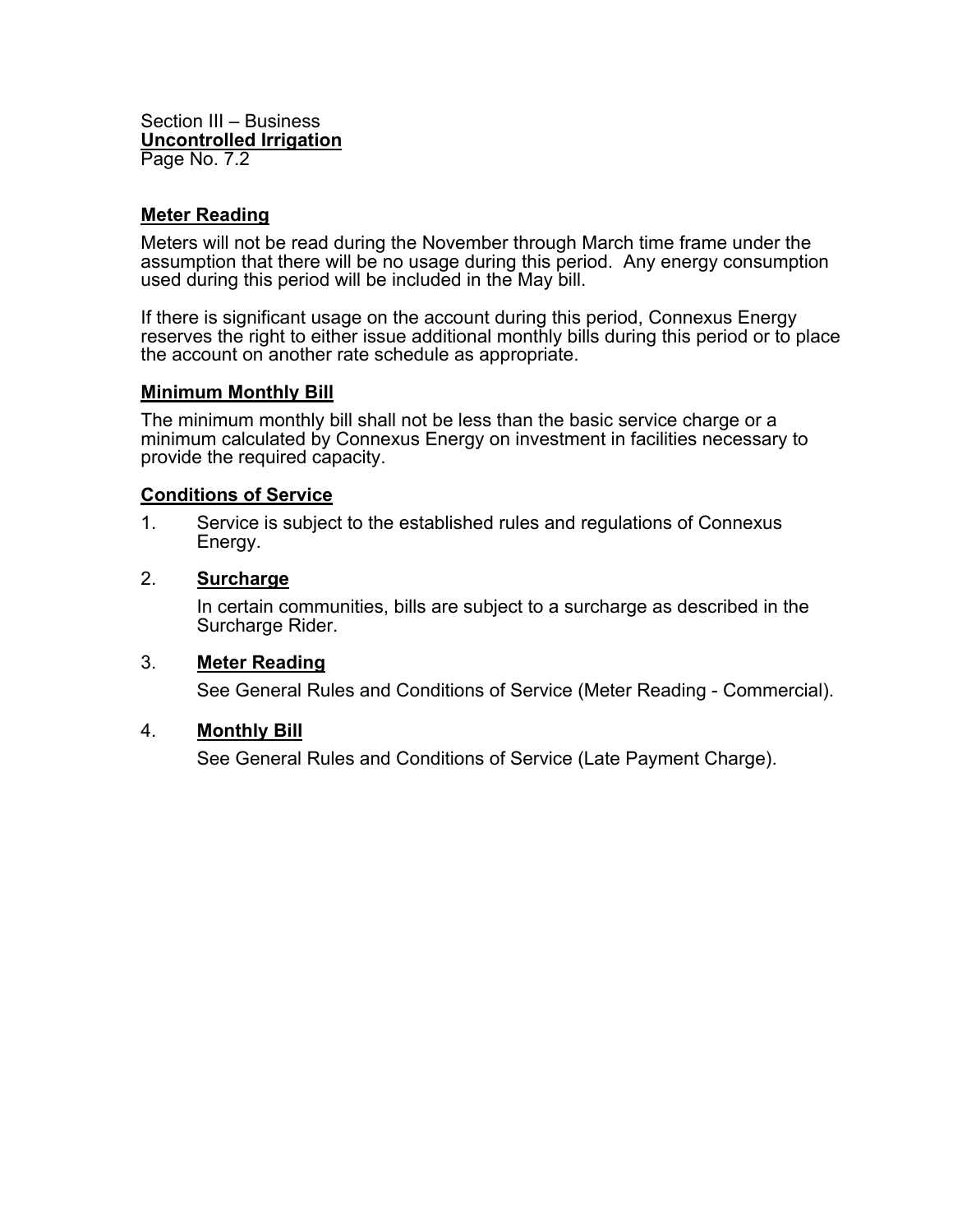# **CONTROLLED OFF-PEAK ENERGY STORAGE**

## **Availability**

Available to commercial and industrial members receiving service under another rate schedule who add a second separately metered service for any of the following controlled loads: space heating, water heating, chillers, and electric vehicles. Electric usage for the remainder of the building would be metered and priced using the appropriate rate (i.e., General Commercial).

## **Type of Service**

Single and three-phase, 60 hertz, at available secondary voltage.

Service will generally be available for approximately 8 hours per day, normally 11:00 p.m. to 7:00 a.m. or as established by Connexus Energy.

## **Monthly Rate**

Energy Charge  $@$0.0445/kWh$ 

Energy usage (kWh sales) is exempt from the Power Cost Adjustment Rider.

## **Conditions of Service**

## 1. **Surcharge**

In certain communities, bills are subject to a surcharge as described in the surcharge rider.

## 2. **Meter Reading**

See General Rules and Conditions of Service (Meter Reading - Residential).

## 3. **Monthly Bill**

- 4. Usage under this rate shall be metered separately.
- 5. Any load found to be operating on the controlled off-peak storage service during control periods that is due to member manipulations of the control device or other tampering is subject to a \$15.00/kW demand charge applied to the kW metered during the control period. The member may also be removed from the program for 12 months.
- 6. Service under this schedule is subject to the established rules and regulations of Connexus Energy.
- 7. The intent is that this service will be offered through existing Connexus Energy facilities. If additional distribution facilities are required, aid-to-construction fees may apply.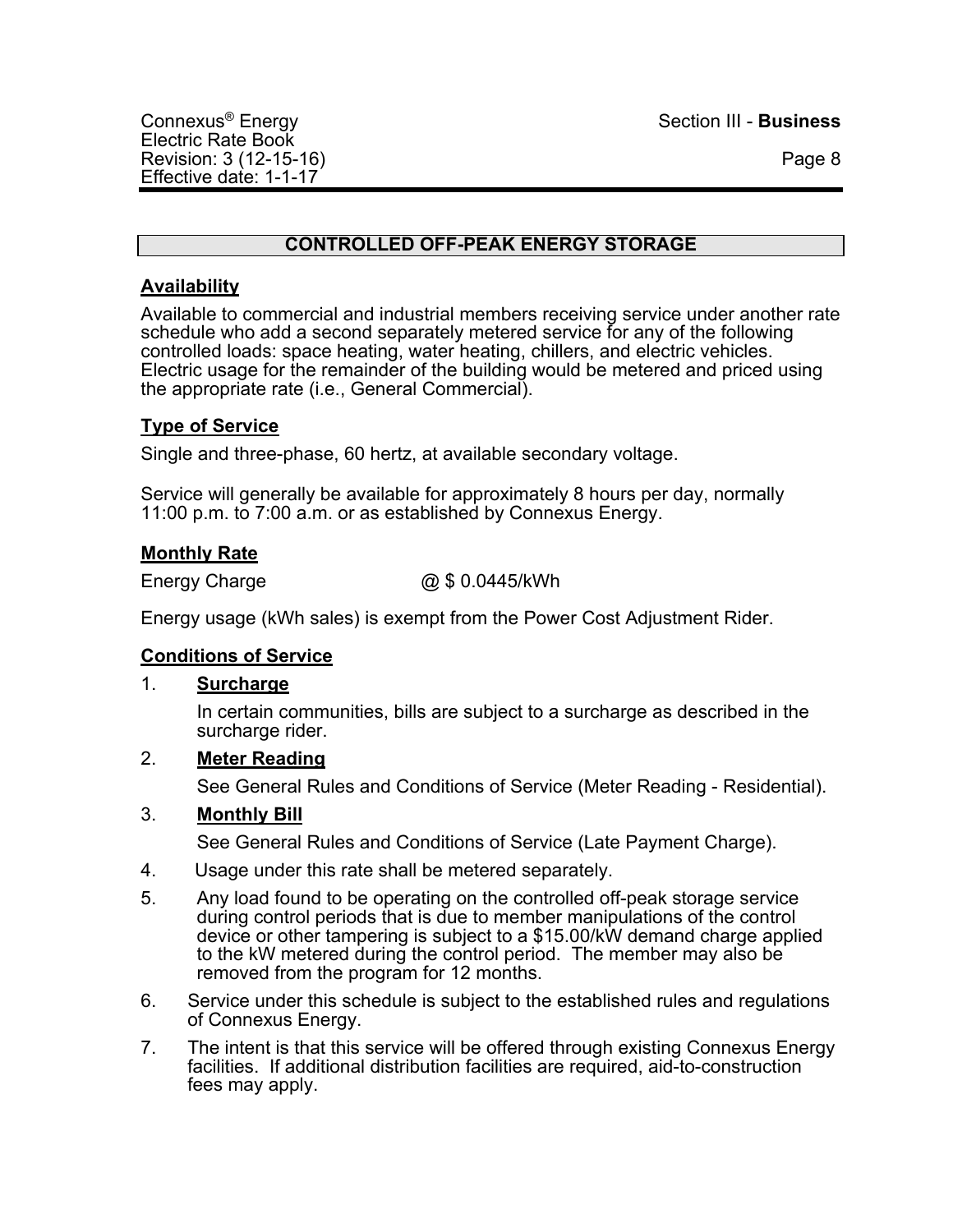## **INTERRUPTIBLE SPACE AND WATER HEATING — CLOSED**

## **Availability**

Available to commercial and industrial members receiving service under another rate schedule who add a second separately metered service for interruptible space heating and interruptible water heating. During control periods, the member's facility must be able to either 1) operate without the electric heating, or 2) utilize a secondary non-electric heating system that is capable of heating the facility. Electric usage for the remainder of the building would be metered and priced using the appropriate rate (i.e., General Commercial).

## **Type of Service**

Single or three-phase, 60 hertz, at available secondary voltage.

Service will normally be available at all times except when interrupted by Connexus Energy during times of peak system demand. The total number of hours that the member will be interrupted will be limited to 400 hours during the October – May period and 8 hours per day during the June – September period.

## **Monthly Rate**

Energy Charge

June – September @ \$ 0.0795/kWh  $October - Mav$   $@ $ 0.0595/kWh$ 

Energy usage (kWh sales) is exempt from the Power Cost Adjustment Rider.

## **Conditions of Service**

## 1. **Surcharge**

In certain communities, bills are subject to a surcharge as described in the surcharge rider.

## 2. **Meter Reading**

See General Rules and Conditions of Service (Meter Reading- Residential)

## 3. **Monthly Bill**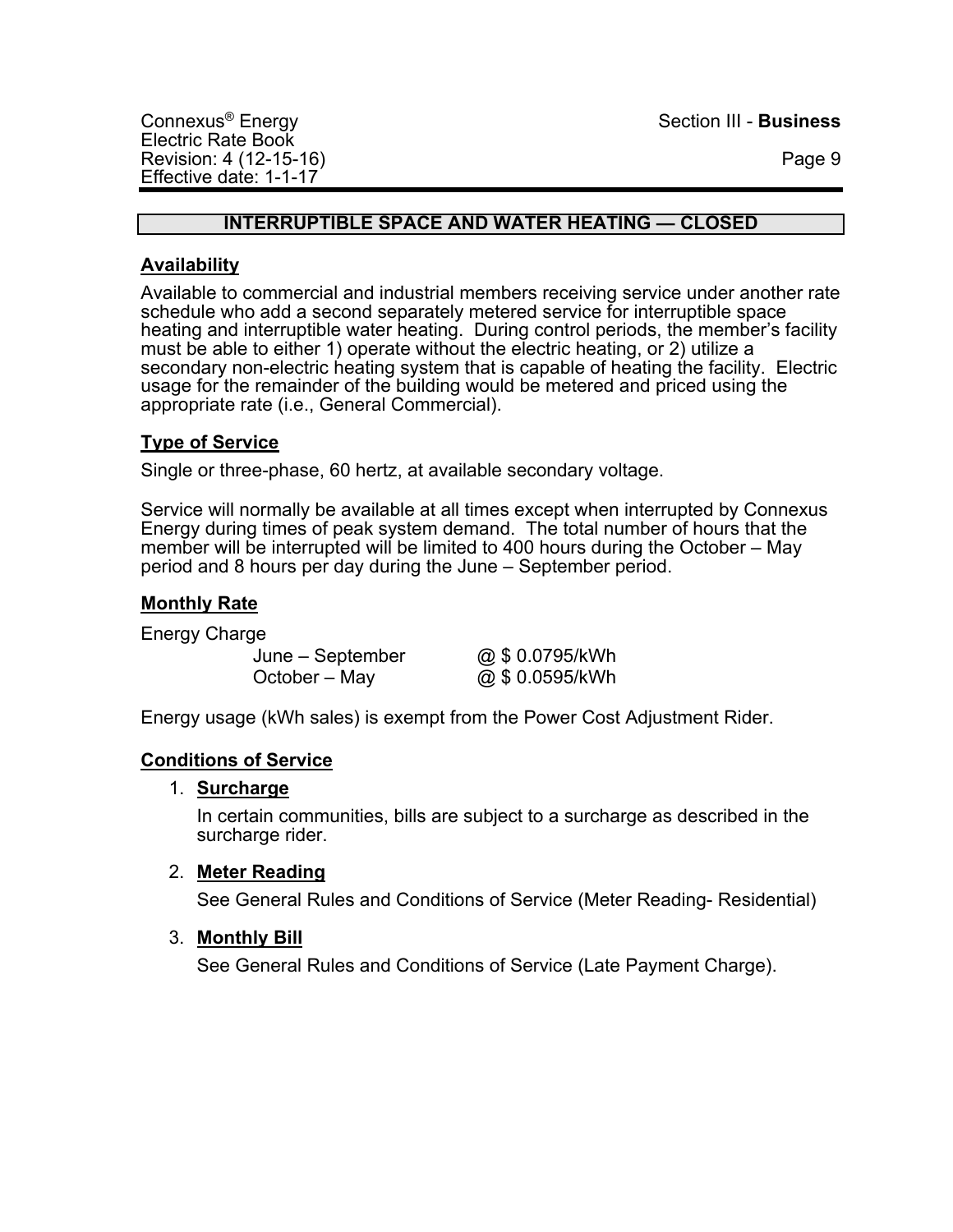#### Section III – Business **INTERRUPTIBLE SPACE AND WATER HEATING** Page 9.2

- 4. Usage under this rate shall be metered separately.
- 5. Any load found to be operating on the interruptible space and water heating service during control periods that is due to member manipulations of the control device or other tampering is subject to a \$15.00/kW demand charge applied to the kW metered during the control period. The member may also be removed from the program for 12 months.
- 6. Service under this schedule is subject to the established rules and regulations of Connexus Energy.
- 7. The intent is that this service will be offered through existing Connexus Energy facilities. If additional distribution facilities are required, aid-to- construction fees may apply.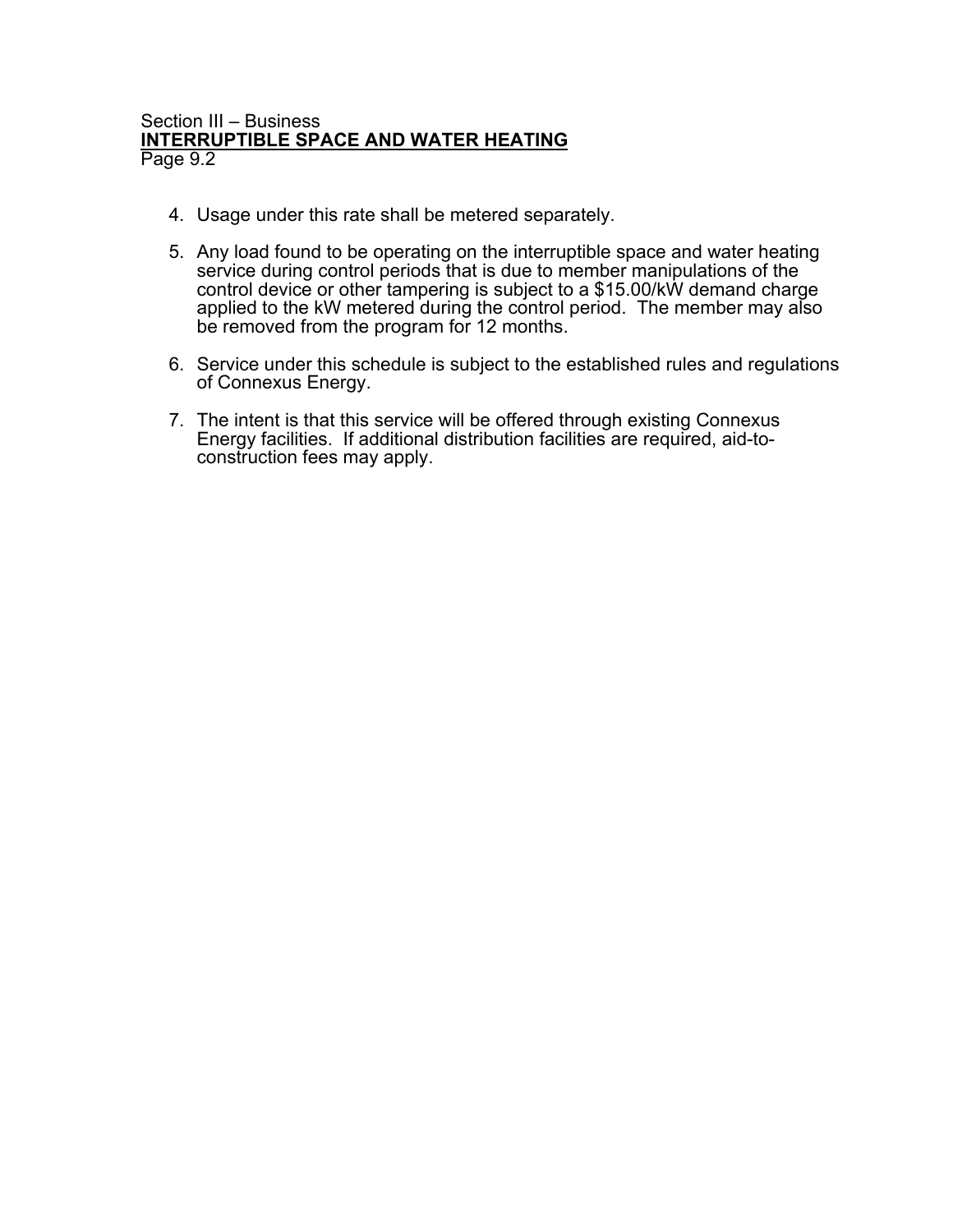## **PARTIAL INTERRUPTIBLE CREDIT RIDER**

## **Description**

Connexus Energy promotes load curtailment for peak shaving. Members receive a credit based on the demand, which is reduced at the time of the system peak.

## **Availability**

This rider is available to members of Connexus Energy that are able to interrupt or otherwise curtail at least 100 kW of demand. This rider shall apply to qualifying members subject to the General Rules and Conditions of Service.

This partial interruptible credit rider cannot be used with any other load control rate or rider.

Members purchasing from Connexus Energy by a contract rate will be considered on a case-by-case basis.

## **Monthly Rate**

Each month, the member will receive a credit based on the Monthly Curtailed Demand x a Peak Shave Credit.

| The Peak Shave Credit for 2022 is:   |                  |
|--------------------------------------|------------------|
| Summer (June, July, August)          | \$21.02/kW/month |
| Winter (December, January, February) | \$16.77/kW/month |
| Spring (March, April, May)           | \$11.37/kW/month |
| Fall (September, October, November)  | \$11.37/kW/month |

## **Penalty**

Failure to control during any Connexus control period will result in a \$5.00/kW demand charge penalty per month. The demand penalty will be determined using the maximum uncontrolled kW demand, defined as the single highest hourly interval recorded during all control periods in the billing month.

Failure to control over the monthly billing peak demand hour during a Connexus control period will result in billing of monthly demand charges, and:

- 1. First occurrence during calendar year no automatic adjustments.
- 2. Second occurrence during calendar year predetermined demand level (PDL) automatically increased to equal the highest metered demand during billing peak demand hour (with Connexus control) until next January 1.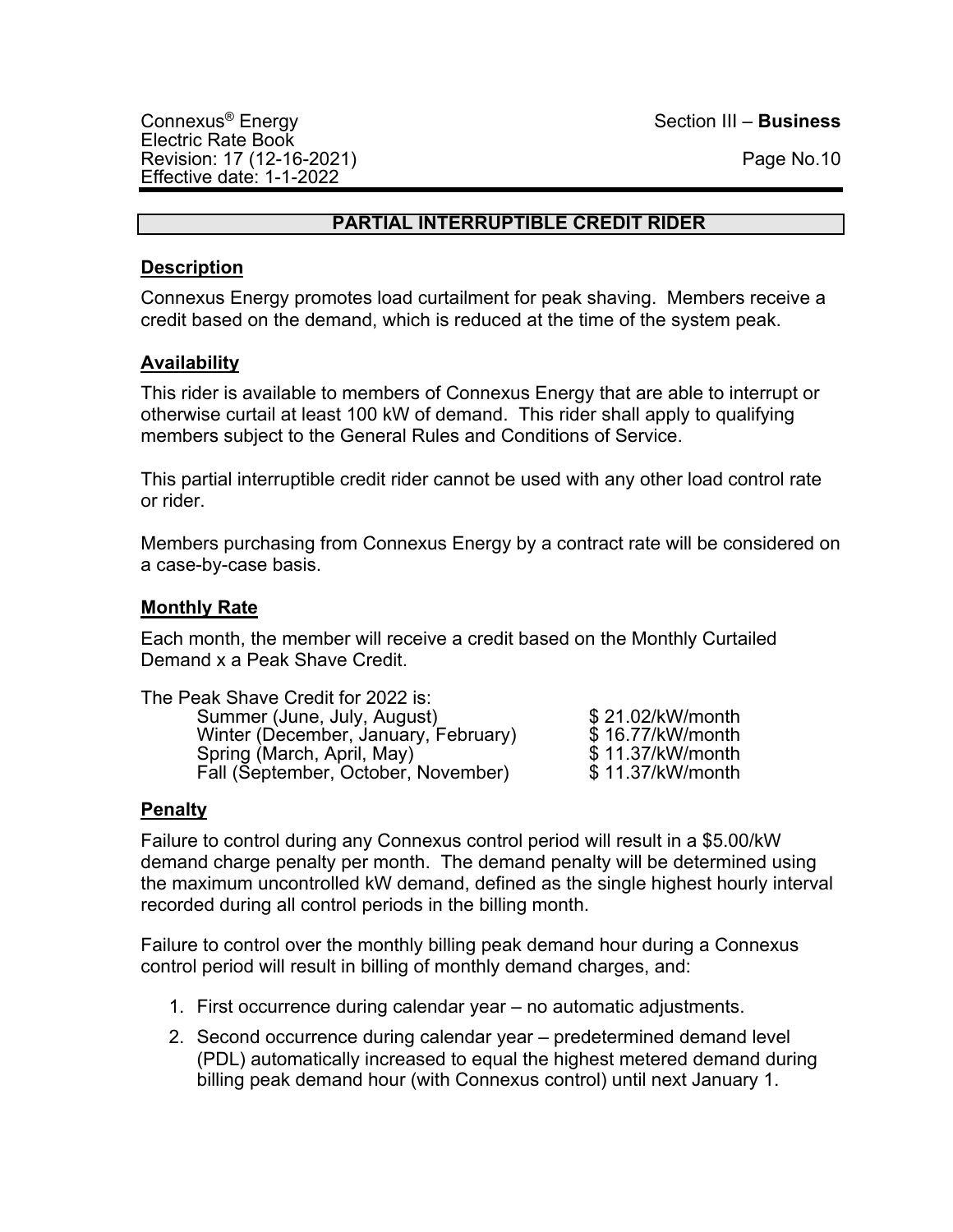## Section III – Business **Partial Interruptible Credit Rider** Page 10.2

3. Third occurrence during calendar year – PDL automatically increased to equal the highest metered demand during billing peak demand hour (with Connexus control) until next June 1.

# **Additional Credit**

At the sole discretion of Connexus Energy, an additional credit may be made available to promote distributed generation to defer distribution plant investment in certain portions of the distribution network.

## **Metering**

A fee of \$40 per month will be charged to cover the cost of the additional metering and administration.

## **Determination of Monthly Curtailed Demand**

Monthly curtailed demand (MCD) in each month shall be the load, in kW, which is deemed to have been interrupted or curtailed during the hour of the Great River Energy (GRE) system monthly coincidental peak (Coincidental Peak), used to determine Connexus Energy's monthly wholesale billing demand. The MCD shall be determined each month in the following manner:

- 1. **Control Months** For each billing month with one or more control periods, the MCD shall be the member's actual measured load in the hour immediately preceding the control period, in kW, less the higher of the member's actual measured load or PDL, in kW, coincident with the GRE coincident peak.
- 2. **Non-Control Months** For each billing month without a control period, the MCD shall be equal to the member's peak hourly demand, in kW, during the month less the agreed-upon PDL.
- 3. **Predetermined Demand Level (PDL)** Members participating in the Partial Interruptible Credit Rider must agree to reduce their load, in kW, down to a PDL. If a partial interruptible member fails to control demand to the PDL then the PDL, will be adjusted to the highest demand that has occurred during a control period within the past calendar year.